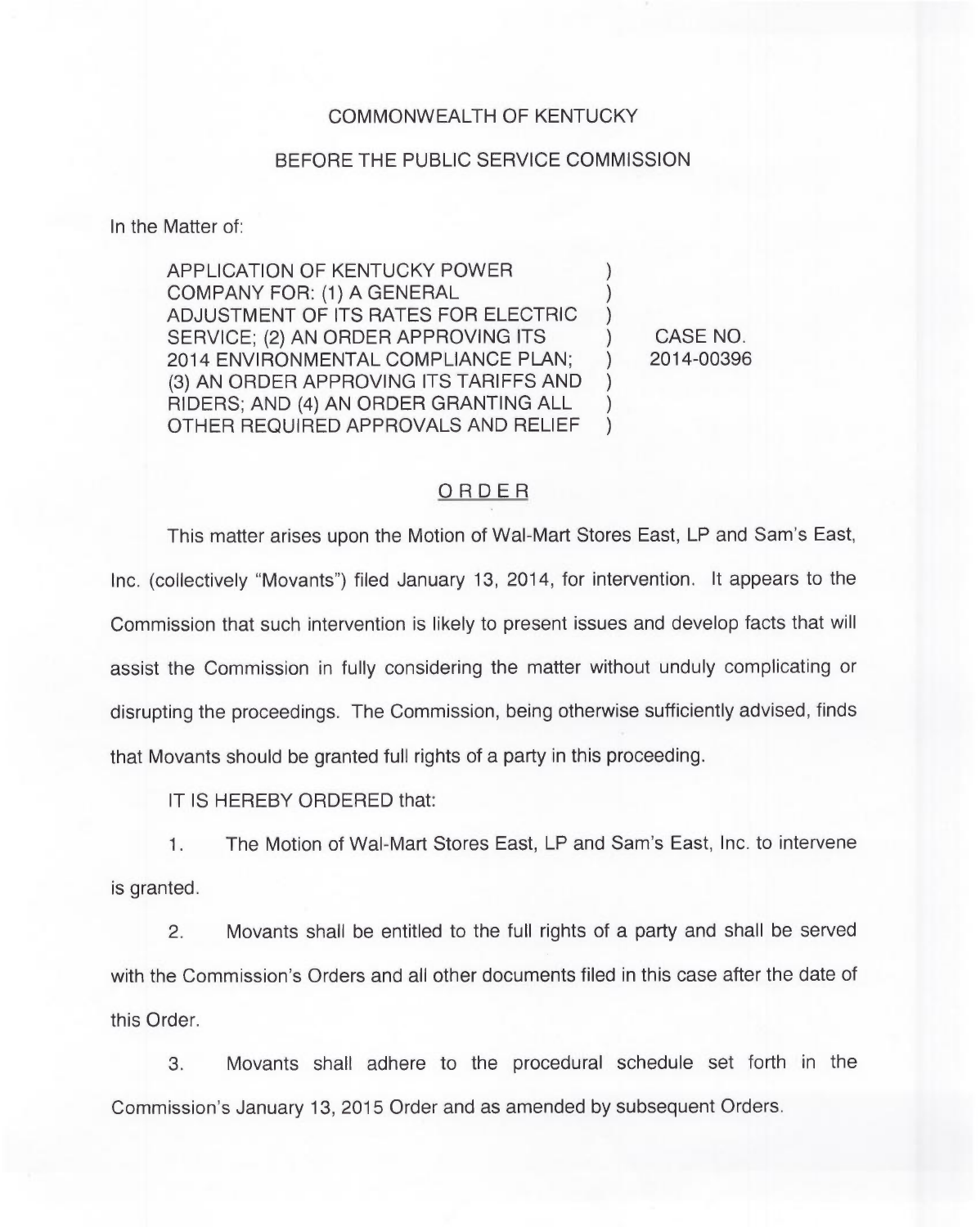4. Movants shall comply with all provisions of the Commission's regulation, 807 KAR 5:001, Section 8, related to the service and electronic filing of documents.

5. Pursuant to 807 KAR 5:001, Section 8(9), within seven days of entry of this Order Movants shall file a written statement, with a copy to parties of record, that:

a. They, or their agent, possesses the facilities to receive electronic transmissions.

b. Sets forth the electronic mail address to which all electronic notices and messages related to this proceeding should be served.

By the Commission ENTERED JAN 2<sub>1</sub> 2015 KENTUCKY PUBLIC SERVICE COMMISSION

ATTEST:

 $206 - 11$ 

Executive Director